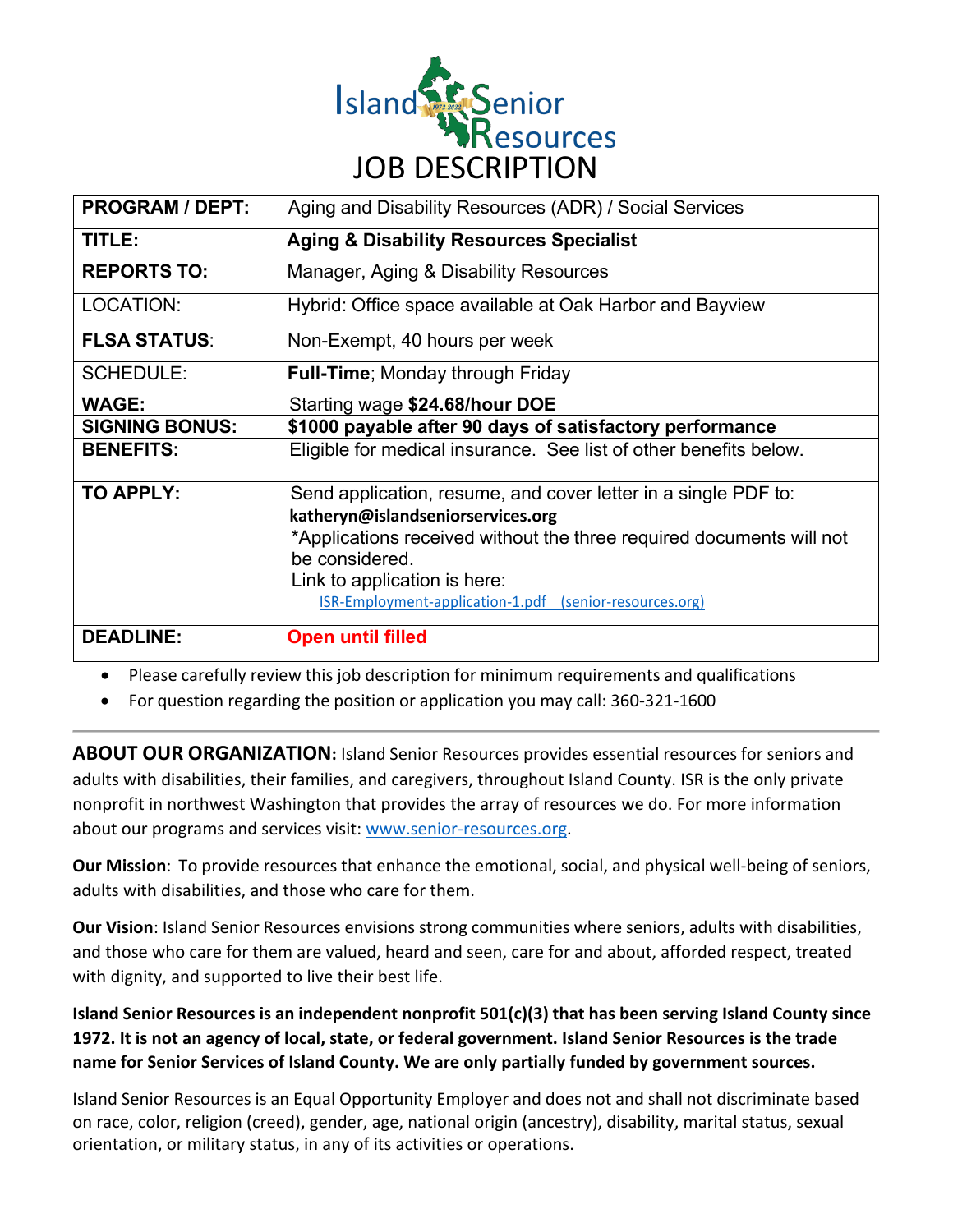

is a Washington State program designed to assist older adults, adults with disabilities, adults with functional impairments, and those who care for them to identify, understand, and effectively access available resources. We strive to help individuals maintain independence in their own homes and communities for as long as possible, postponing, reducing, or eliminating the need for institutional care. Our staff provide outreach, information, and assistance on services, products, opportunities, and resources that support the needs and goals of our clients. The Aging & Disability Resources program is often a frontline for intervention. We develop relationships with local community partners to promote awareness, receive referrals, identify high-risk individuals, and engage underserved populations. We assess client needs, screen for services, navigate resources, facilitate referrals, provide assistance, and develop care plans to ensure safety and wellbeing of each client.

# **ESSENTIAL JOB FUNCTIONS:**

## **• Provide information to individuals, families, or groups**

- a. Respond to all client inquiries and requests for information in a timely manner.
- b. Provide impartial and accurate information on the services, products, and/or community resources available to clients.
- c. Promote autonomy and independence. Encourage each client to make informed decisions regarding their care and services.

## **• Screening and Assessment**

- a. Conduct intake interviews to screen clients for services. Client interviews may be conducted via telephone, office visit, and home visit.
- b. Assess client needs, abilities, income, and resources.
- c. Evaluate clients' cognitive, behavioral, and functional abilities to determine need for support.

## **• Referrals (***based on needs and eligibility***)**

- a. Make crisis/mental health referrals for clients who appear to have serious mental health concerns which may need immediate attention.
- b. Makes Adult Protective Services (APS) referrals as necessary.
- c. Facilitate referrals for long term care or other services as appropriate.

## **• Assistance**

- a. Provide consultation, assistance, coordination, advocacy and support to ensure that clients are able to acquire the services or care they need.
- b. Provide timely follow-up with clients to ensure that needs are met and problems are resolved.
- c. Evaluate success of services and referrals to determine if further services are needed.
- d. Provide ongoing follow-up to individuals deemed high-risk.

## **• Record maintenance**

- a. Maintains client files with accurate information.
- b. Provide detailed case notes of work performed for the client.
- c. Maintains strict confidentiality regarding client information and client interactions in accordance with HIPAA and all federal, state, and agency policies and practices.
- d. Compiles information and reports as requested.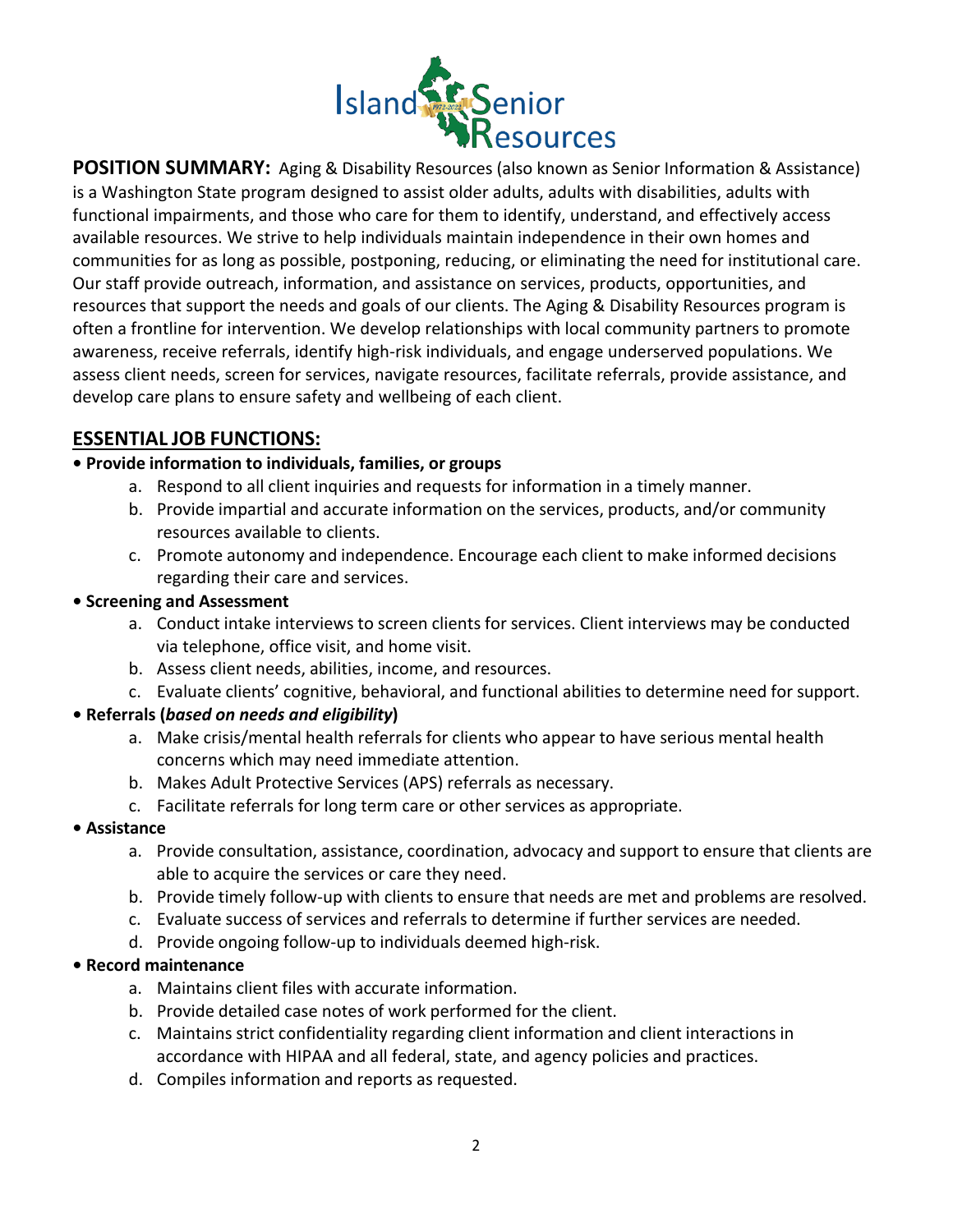

- a. Coordinate presentations, events, or other opportunities to expand the awareness and understanding of services, resources, and programs available for seniors, adults with disabilities, and caregivers.
- b. Develop collaborative relationships with agencies, providers, and community partners.
- c. Participate in public education events and provider training sessions.
- d. Facilitate "Gatekeeper Training" for agencies and businesses as requested.
- e. Identify and engage with underserved or high-risk populations.
- f. Seek and develop opportunities to serve individuals that might not otherwise have access to our services.

## **• Resource Library (***under the direction of the Program Manager***):**

- a. Make information available to individuals and communities through a variety of communication channels (handouts, web sites, etc)
- b. Update Resource Library and handouts annually.
- c. Contact providers as needed to update information.
- d. Organize resources in accordance with the AIRS Taxonomy.
- e. Develop and distribute written materials and handouts

## **QUALIFICATIONS:**

### *Minimum Education/Experience*

- a. B.A. in social work, human services, social sciences, or related; AND
- b. Minimum two years of experience in human services.
- c. Experience providing services to older adults and people with disabilities is preferred.

### *Knowledge, Skills and Abilities*

All staff must have demonstrated skills commensurate with their job responsibilities at time of employment; or have *the potential to achieve required skills and knowledge through training.*

- Strong written and verbal communication skills.
- Ability to manage several tasks at one time with repeated interruptions.
- Must have excellent problem-solving, organization, and time management skills.
- Ability to meet regular deadlines.
- Must have strong technology skills with the ability to learn new programs quickly and efficiently.
- Must be proficient with standard software programs including Microsoft Office, internet, email.
- Ability to operate standard office equipment including phones, copiers, fax machines, etc.
- Demonstrated ability to work both independently and in teams.
- Demonstrated ability to learn and master new information and responsibilities.
- Ability to maintain effective relationships with co-workers, volunteers, and community partners.
- Ability to triage client needs, assess client's strengths and weaknesses, and match clients with appropriate services.
- Ability to interpret complicated programs and eligibility requirements public and private services.
- Ability to effectively communicate in difficult situations, including calming people, discussing unpleasant options and dealing with emotional people.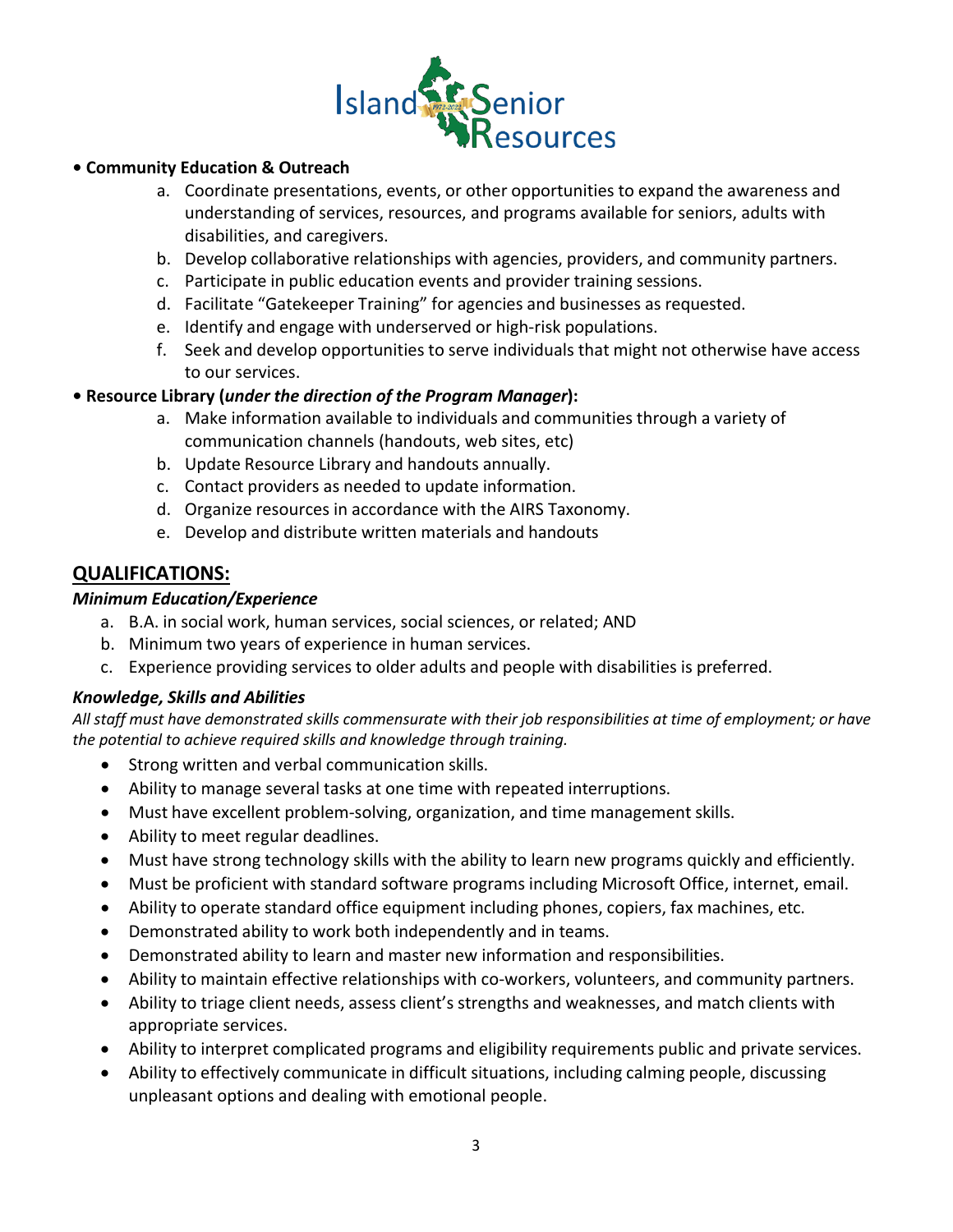

- Ability to demonstrate respect, patience, tact, and good judgement when working with clients.
- Demonstrated ability to maintain client confidentiality.
- Must demonstrate cultural competency and sensitivity to the needs and values of diverse groups of people from all socioeconomic backgrounds.

### **Required:**

- Familiarity with local community resources.
- Experience assessing and triaging client needs.

#### **Preferred:**

- Knowledge of aging, long term care, and family caregiver issues.
- Knowledge of Alzheimer's and dementing disease processes.
- Knowledge of Medicaid and Medicare.
- Familiarity with DSHS services and application process.
- Familiarity with discharge planning.

## *Special Requirements*

- *Work schedule requires occasional evenings and weekends as needed. The position requires regular travel to other ISR offices, local community meetings and client homes.*
- *Must have a valid driver's license, reliable vehicle and appropriate liability insurance.*
- *Must pass a Washington State Patrol Criminal History Background Check every 2 years. This information used to determine the person's character and suitability to perform the position.*

### **WORKING CONDITIONS & PHYSICAL REQUIREMENTS***:*

The ADR Specialist typically works in an office environment but requires occasional travel within and outside of the area for meetings. The ADR Specialist works a 40-hour workweek but might be required to work additional hours to accommodate activities, attend special meetings, or attend other events. Applicant may be required to work from home with appropriate privacy and internet access capabilities.

Sufficient mobility is required for movement throughout the office and the use of standard office equipment such as computers, telephones, files, copier, and calculator. Lifting a minimum of 30 pounds (computers, reports, records, and so on) might be required. The ability to hear and communicate at a level sufficient to perform the essential functions of the position is required.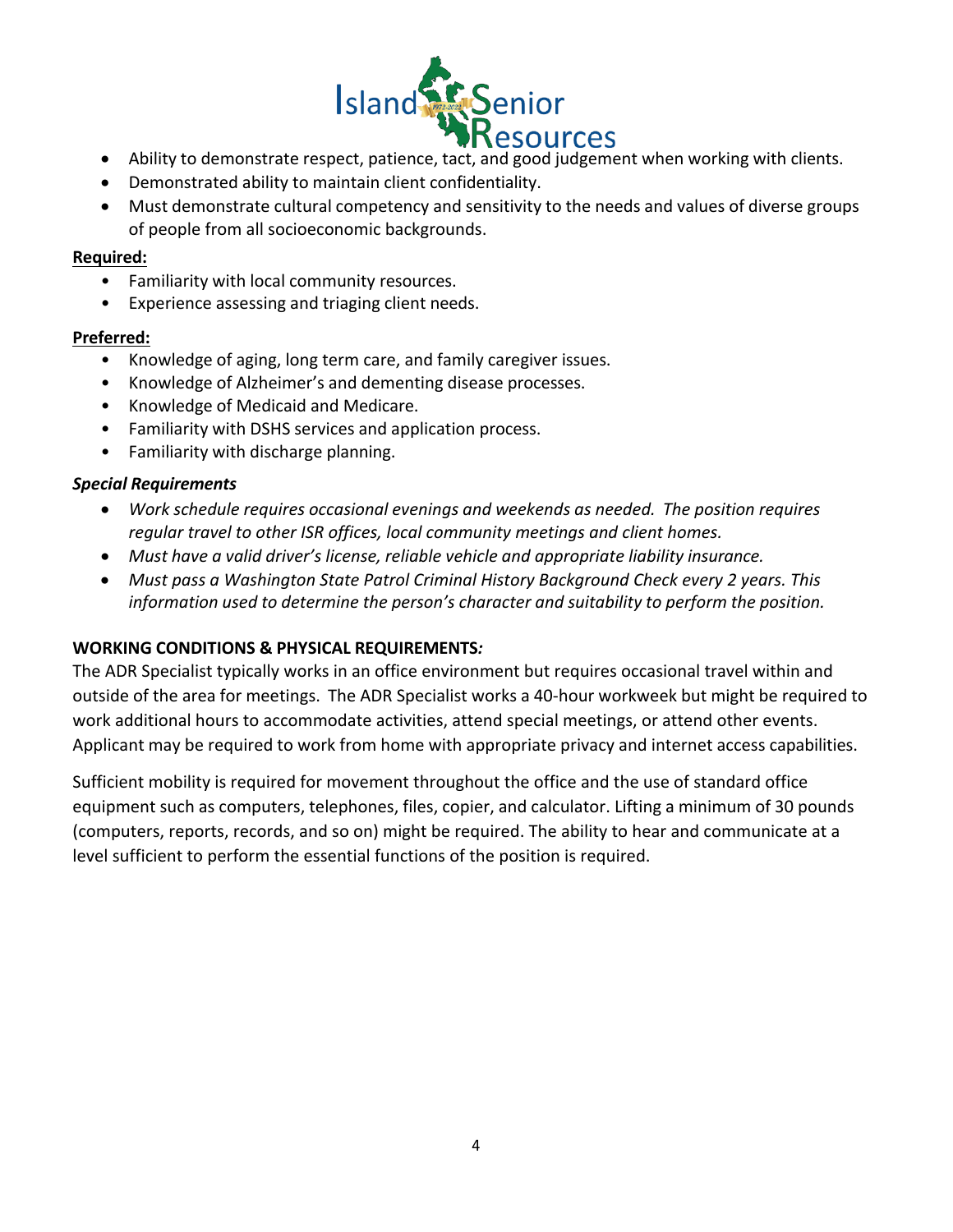![](_page_4_Picture_0.jpeg)

# **QUALIFICATIONS CHECKLIST:**

|                                                                                            | <b>YES</b> | <b>NO</b> |
|--------------------------------------------------------------------------------------------|------------|-----------|
| 1. I have a Bachelor's Degree in social services or related field.                         |            |           |
| 2. I have 2+ years experience working in human services.                                   |            |           |
| 3. I have experience providing services to older adults and people with disabilities.      |            |           |
| 4. I am familiar with local community resources.                                           |            |           |
| 5. I have experience completing client assessments and care plans.                         |            |           |
| 6. I have experience triaging client needs, assessing client's strengths and weaknesses,   |            |           |
| and matching clients with services.                                                        |            |           |
| 7. I am familiar with aging, long term care, and family caregiver issues                   |            |           |
| 8. I have the ability to develop and present information to groups of people.              |            |           |
| 9. I am able to pass a Washington State Patrol Criminal History Check.                     |            |           |
| 10. I have a valid WA State Driver's License and have a reliable vehicle.                  |            |           |
| 11. I have strong computer and technology skills.                                          |            |           |
| 12. I am comfortable meeting in clients' homes.                                            |            |           |
| 13. I am familiar with HIPAA regulations and can maintain strict client confidentiality.   |            |           |
| 14. I can effectively communicate in difficult situations, including calming people,       |            |           |
| discussing unpleasant options, and deal with emotional people.                             |            |           |
| 15. I exhibit cultural awareness and sensitivity to the needs and values of diverse groups |            |           |
| of people from all socioeconomic backgrounds.                                              |            |           |
| 16. I am capable of managing my time and tasks in a fast-paced environment with            |            |           |
| frequent interruptions.                                                                    |            |           |
| 17. I am a self-starter who can initiate and maintain relationships with community         |            |           |
| partners, including the Camano Center staff and volunteers.                                |            |           |